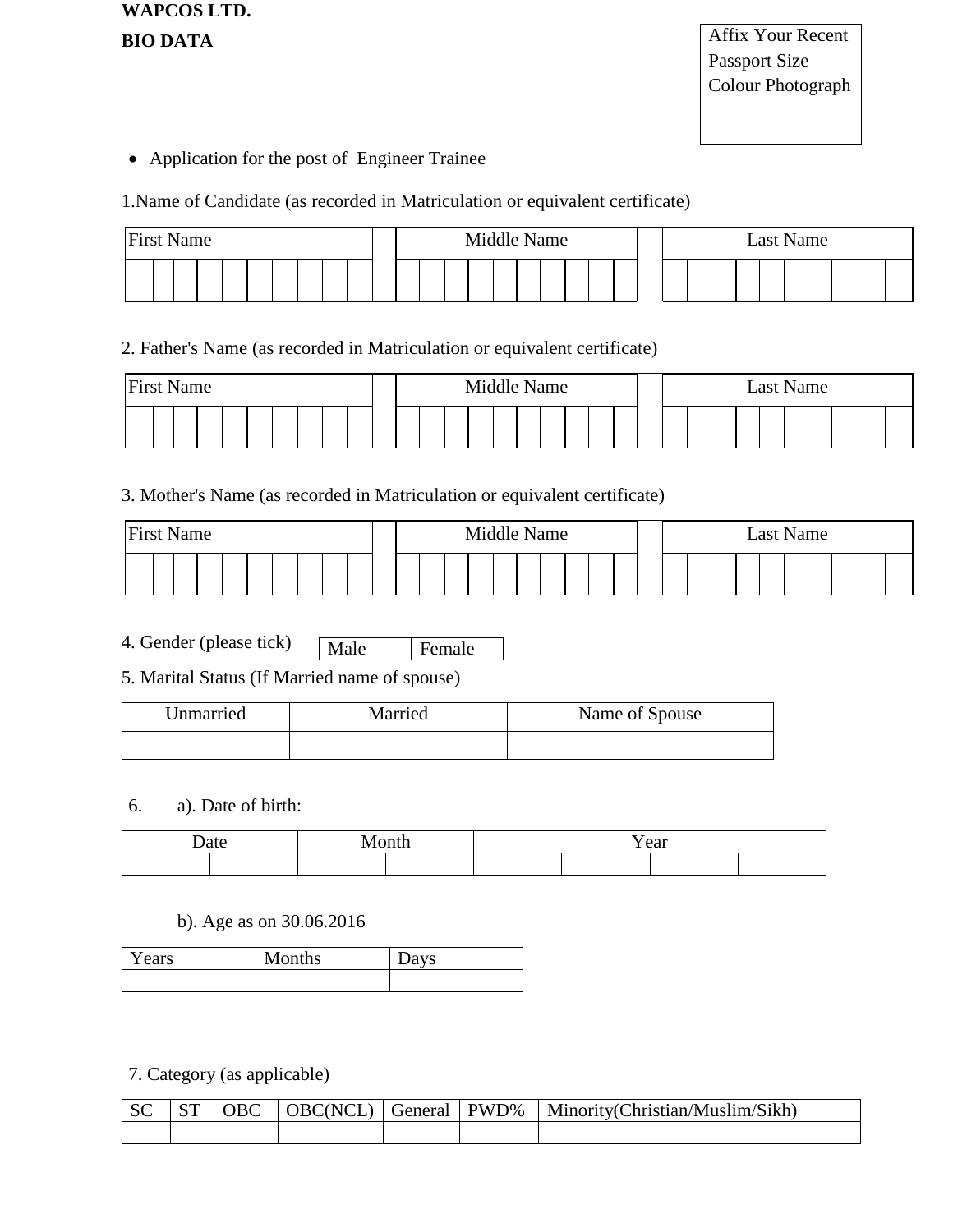# 8. Educational Qualification:

| SL. No. Name of | Year of | Univ./Board Subjects | <b>Marks</b> | %of   |
|-----------------|---------|----------------------|--------------|-------|
| Examination     | Passing |                      | obtained     | marks |
|                 |         |                      |              |       |
|                 |         |                      |              |       |

9. Technical Qualifications:

| SL. | Name of             | Year of | Univ./Board Subjects | <b>Marks</b> | % of marks or |
|-----|---------------------|---------|----------------------|--------------|---------------|
| No. | Examination Passing |         |                      | obtained     | <b>CGPA</b>   |
|     |                     |         |                      |              |               |
|     |                     |         |                      |              |               |
|     |                     |         |                      |              |               |
|     |                     |         |                      |              |               |
|     |                     |         |                      |              |               |
|     |                     |         |                      |              |               |

### 10. Highest qualification in Hindi:

11. Training received if any

## 12. Experience (Please give details thereof, use separate sheet if required)

| Organization | Period | Designation $\&$<br><b>Description of Duties</b> | Scale of Pay/Gross<br>Salary |
|--------------|--------|--------------------------------------------------|------------------------------|
|              |        |                                                  |                              |

### 13. Correspondence Address:

|  | DIN<br>1 11 \,,,,,,,,,,,,,,,,,,,,,, |
|--|-------------------------------------|
|  |                                     |
|  |                                     |